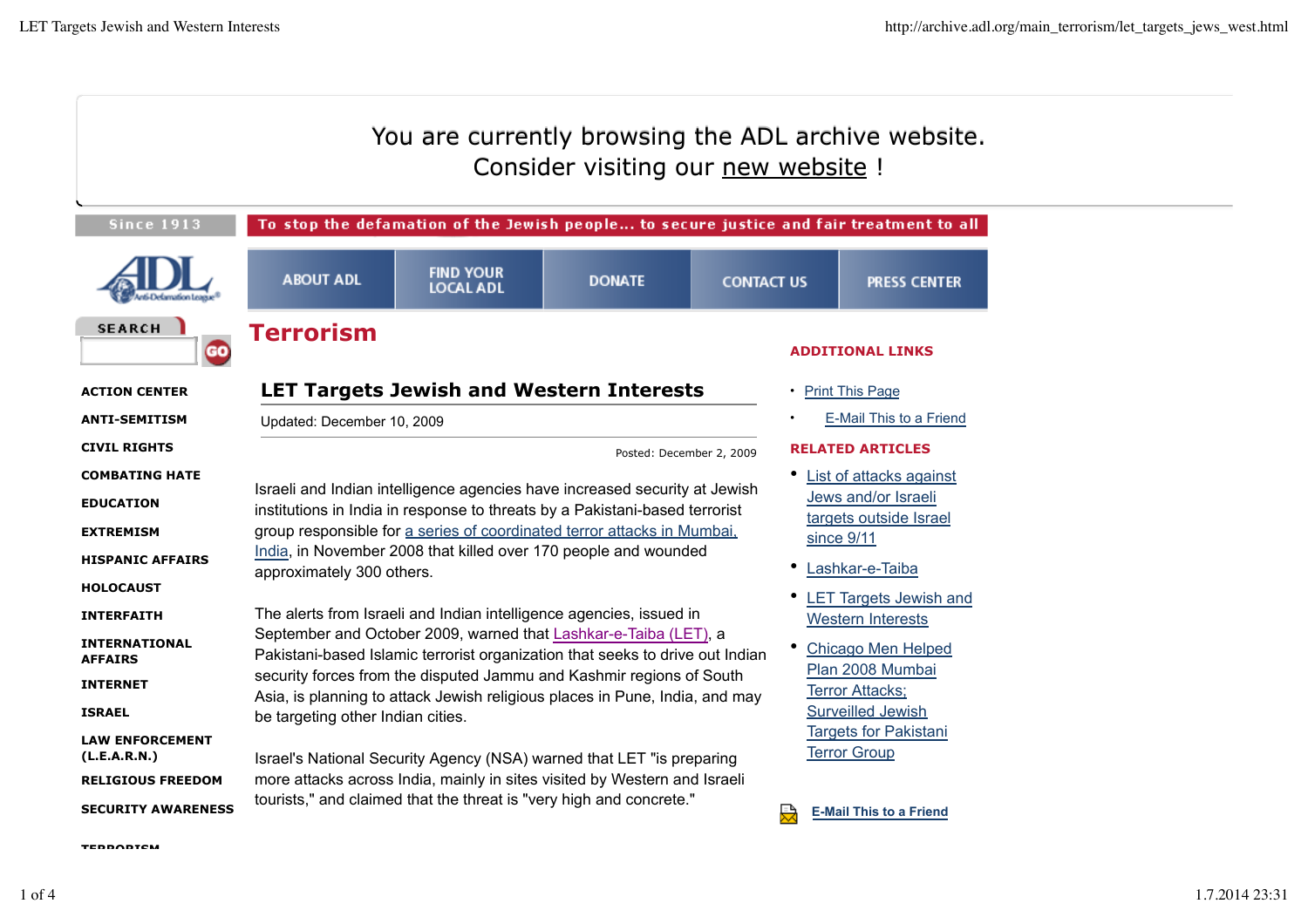House.

## You are currently browsing the ADL archive website. Consider visiting our new website !

The gunmen who attacked the Nariman House, the Mumbai headquarters of the Chabad Lubavitch movement, were reportedly told on the phone by a Pakistani controller known as "Brother Wasi" (presumably a member of LET) that "Every person you kill where you are is worth 50 of the ones killed elsewhere," according to intercepted phone calls by Indian intelligence.

LET has embraced a more global anti-Western ideology that considers the

The lone surviving gunman in the attacks, Mohammed Ajmal Mohammed Amir Kasab, reportedly confessed that he was told by LET militants to kill American, British and Israeli citizens because they made Muslims suffer.

Federal authorities have charged American citizen David Coleman Headley for his alleged involvement in the 2008 Mumbai attacks. According to court documents, LET tasked Headley with conducting surveillance of a number of the targeted locations, including the Chhatrapati Shivaji railway station, the Taj Mahal and Oberoi-Trident hotels, the Leopold Café and the Nariman House, the Mumbai headquarters of the Chabad Lubavitch movement. Indian news sources have reported that Headley posed as a Jew during a July 2008 visit to the Nariman House, in which suspected members of LET tortured and killed six people during the terrorist attacks four months later.

In March 2009, Headley reportedly conducted reconnaissance of other Jewish locations, including Chabad houses and other Jewish centers in Delhi, Mumbai, Goa, Pune and Pushkar. Indian new sources have reported that Headley stayed in hotels near the alleged targets and posed as a Jew to gain access to a number of the Jewish centers he scouted.

Federal authorities have also accused Headley of conducting surveillance of a Danish synagogue on behalf of LET. Headley, a U.S. citizen, and



## **TERRORIST SYMBOLS**



Terrorist Groups Use Distinct Symbols To Convey Their Ideology And Goals. MORE<sup>2</sup>